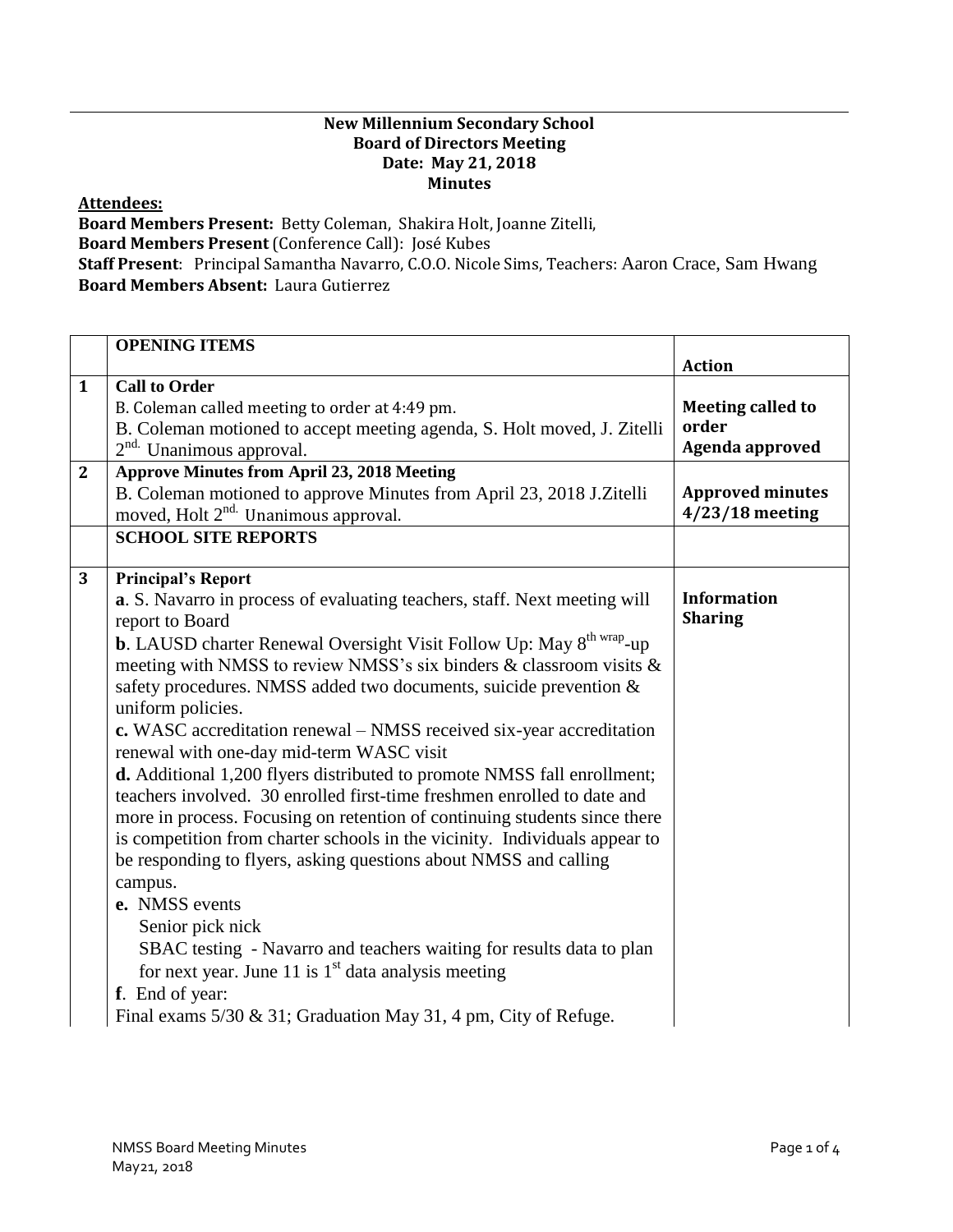|                         | S. Navarro asked Board members to attend graduation.                                                                                                                                                                                                                                                                                                                                                                                                                                                                                                                                                                                                                                                                                                                                                                                                                                                                                                                                                                                       |                                                                                       |
|-------------------------|--------------------------------------------------------------------------------------------------------------------------------------------------------------------------------------------------------------------------------------------------------------------------------------------------------------------------------------------------------------------------------------------------------------------------------------------------------------------------------------------------------------------------------------------------------------------------------------------------------------------------------------------------------------------------------------------------------------------------------------------------------------------------------------------------------------------------------------------------------------------------------------------------------------------------------------------------------------------------------------------------------------------------------------------|---------------------------------------------------------------------------------------|
|                         | B. Coleman agreed to attend NMSS graduation ceremony.                                                                                                                                                                                                                                                                                                                                                                                                                                                                                                                                                                                                                                                                                                                                                                                                                                                                                                                                                                                      |                                                                                       |
| $\overline{\mathbf{4}}$ | <b>Chief Operation Officer's Report</b><br><b>a.</b> 167 students enrolled $1st$ semester 2017, 178 $2nd$ semester 2018<br><b>b.</b> 90.88% ADA resulted in loss of \$140,000 revenue. NMSS planning<br>new strategies to keep students in classroom. In-seat attendance from<br>teachers, main office, robo calls to parents to report absence.<br>J. Kubes asked if absence is focused on one grade level; answer, no.<br>NMSS will incentivize.<br>c. ASB funds at $$14,000$ – recent spending on student spring events &<br>activities.<br>d. Next Board meeting June 18, moved from June 25 (see item 11).                                                                                                                                                                                                                                                                                                                                                                                                                            | <b>Information</b><br>sharing                                                         |
|                         | <b>BUSINESS ITEMS</b>                                                                                                                                                                                                                                                                                                                                                                                                                                                                                                                                                                                                                                                                                                                                                                                                                                                                                                                                                                                                                      |                                                                                       |
| 5<br>6                  | <b>Expulsion of Student</b><br>Principal Navarro stated that pre-expulsion conference has occurred.<br>Board must vote in closed session on whether to approve expulsion.<br>B. Coleman called for closed session. X J. Kubes asked that Board look<br>closely at NMSS process to inquire about how we hear from accused<br>student. What does the NMSS charter say? – revisit this in a future<br>meeting as review of expulsion process<br>NMSS develop rehabilitation plan for the student $\&$ in one year student if<br>meets plan can opt to return to NMSS.<br>B. Coleman called for vote on expulsion of student.<br>Kubes yes, Holt yes, Zitelli yes, Coleman yes. Unanimous approval.<br><b>APEX</b><br>Online opportunity for students to make up high school classes they have<br>not passed or to gain credits. Helps some transfer students missing<br>courses. Credit recovery or enrichment courses. Solid intervention<br>Students have time during week to work on APEX course. Contract July<br>2018 through June 2019. | Approved<br><b>Expulsion of</b><br><b>Student</b><br><b>Approved APEX</b><br>Contract |
|                         | B. Coleman moved to approve contract. S. Holt 2nd. Unanimous                                                                                                                                                                                                                                                                                                                                                                                                                                                                                                                                                                                                                                                                                                                                                                                                                                                                                                                                                                               |                                                                                       |
| $\overline{7}$          | approval.                                                                                                                                                                                                                                                                                                                                                                                                                                                                                                                                                                                                                                                                                                                                                                                                                                                                                                                                                                                                                                  |                                                                                       |
|                         | <b>Employee Handbook Changes</b><br>Handbook distributed. J. Zitelli asked about specific new material in the<br>revised Handbook. N. Sims stated revision needed because of changes in<br>federal and state compliance. State supersedes federal law for this<br>purpose. Pp13-21 paid time off. Last revision 2014.                                                                                                                                                                                                                                                                                                                                                                                                                                                                                                                                                                                                                                                                                                                      |                                                                                       |
| 8                       | <b>Board Membership</b>                                                                                                                                                                                                                                                                                                                                                                                                                                                                                                                                                                                                                                                                                                                                                                                                                                                                                                                                                                                                                    | <b>Information</b>                                                                    |
|                         | S. Navarro stated NMSS needs additional Board members to arrive at 5-7<br>members. B. Coleman requested info to use to attract potential Board<br>members. S Holt prepared flyer to use to recruit members.                                                                                                                                                                                                                                                                                                                                                                                                                                                                                                                                                                                                                                                                                                                                                                                                                                | <b>Sharing</b>                                                                        |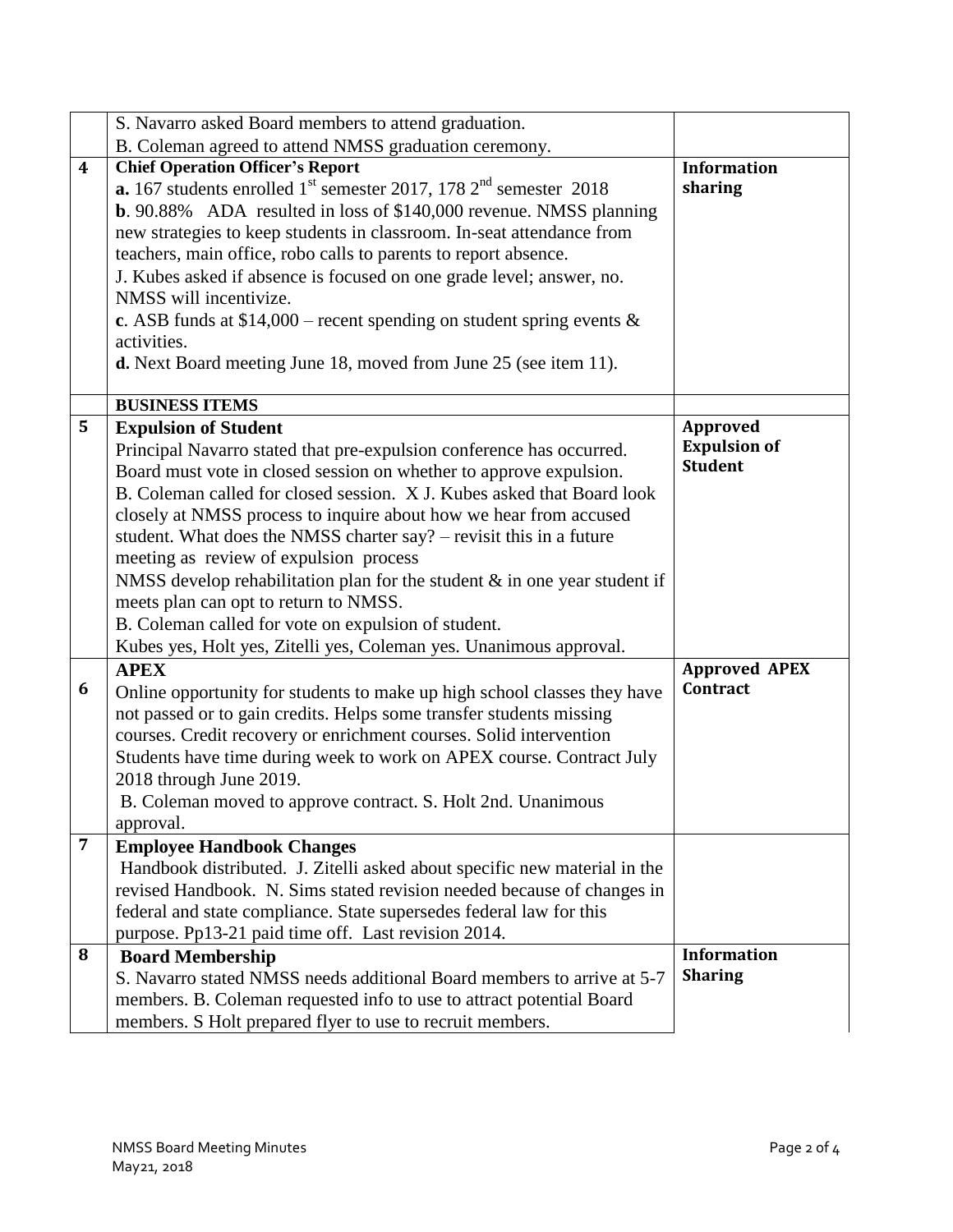|    | At summer Board meeting will discuss prospective members.                                                                                                                                                                                                                                                                                                                                                                                                                                                                                                                                                                                                                                                                                                                                                                                                                                                                                                        |                                                                  |
|----|------------------------------------------------------------------------------------------------------------------------------------------------------------------------------------------------------------------------------------------------------------------------------------------------------------------------------------------------------------------------------------------------------------------------------------------------------------------------------------------------------------------------------------------------------------------------------------------------------------------------------------------------------------------------------------------------------------------------------------------------------------------------------------------------------------------------------------------------------------------------------------------------------------------------------------------------------------------|------------------------------------------------------------------|
| 9  | Board Meeting "Meeting dates & times"<br>Meet every month. N. Sims requests feedback from Board.<br>Currently meetings are scheduled 3 <sup>rd</sup> Monday of month. Kubes, Coleman,<br>Zitelli ok with current start time. N. Sims will distribute draft of 2018-19<br>Board meeting schedule.                                                                                                                                                                                                                                                                                                                                                                                                                                                                                                                                                                                                                                                                 | <b>Information</b><br><b>Sharing</b>                             |
| 10 | 2018-2019 Teacher Contracts<br>N. Sims stated that NMSS administration determined that due to school's<br>financial situation it is necessary to freeze salaries for all employees,<br>staff & faculty. Currently 178 students: 47 graduating. 100 returning<br>2018-19.<br>If enrollment target for 2108-19, 225 enrollments, is achieved (min. 220)<br>enrollments) administration will consider adjusting salaries. NMSS needs<br>min. 210 enrollments to cover losses from ADA funding.<br>Teachers would receive 2, 4 or 6 per cent salary increase based on annual<br>individual evaluations by principal.<br>B. Coleman called for motion to accept freeze on employee salaries.<br>Coleman moved, J. Zitelli 2 <sup>nd</sup><br>Unanimous approval of freeze on NMSS contract salaries.                                                                                                                                                                  | <b>Approved Salary</b><br>Freeze 2018-2019                       |
| 11 | <b>Board Meeting June Date Change</b><br>N. Sims announced June Board meeting moved from June 25 to June 18,<br>2018. J. Zitelli announced she would not be available 6/18.<br>B. Coleman called for motion. Coleman moved, J. Zitelli 2 <sup>nd</sup> .<br>Unanimously approval of change of date                                                                                                                                                                                                                                                                                                                                                                                                                                                                                                                                                                                                                                                               | <b>Approved June</b><br>board Meeting Date<br>change to June 18. |
| 12 | <b>New Location Proposed</b><br>New possible NMSS school location on Vermont Ave., formerly ITT<br>building so rooms already in classroom set-up. (Building diagrams<br>distributed.) Proposed location rent \$60,000 per month \$213 per sq. foot,<br>60,000 sq. feet total. NMSS currently pays \$140,000 per year.<br>S. Navarro wants to establish NMSS identity. Hands tied by Gardena<br>H.S.- two schools fighting for identity. S. Navarro wants expansion to<br>include NMSS $7th - 12th$ grades. New location ideal spot for NMSS<br>students. Go off Prop 39 campus to SB 740 facility grant.<br>Board members discussed cost and expansion idea. J. Kubes asked if<br>NMSS has a strategic plan for expansion. Enrollment decreases<br>everywhere in schools may impact financial situation. Kubes suggests<br>working on strategic plan during summer meeting.<br>Last week of June and 1 <sup>st</sup> week of July NMSS closed. Dates after that? | <b>Information</b><br><b>Sharing</b>                             |